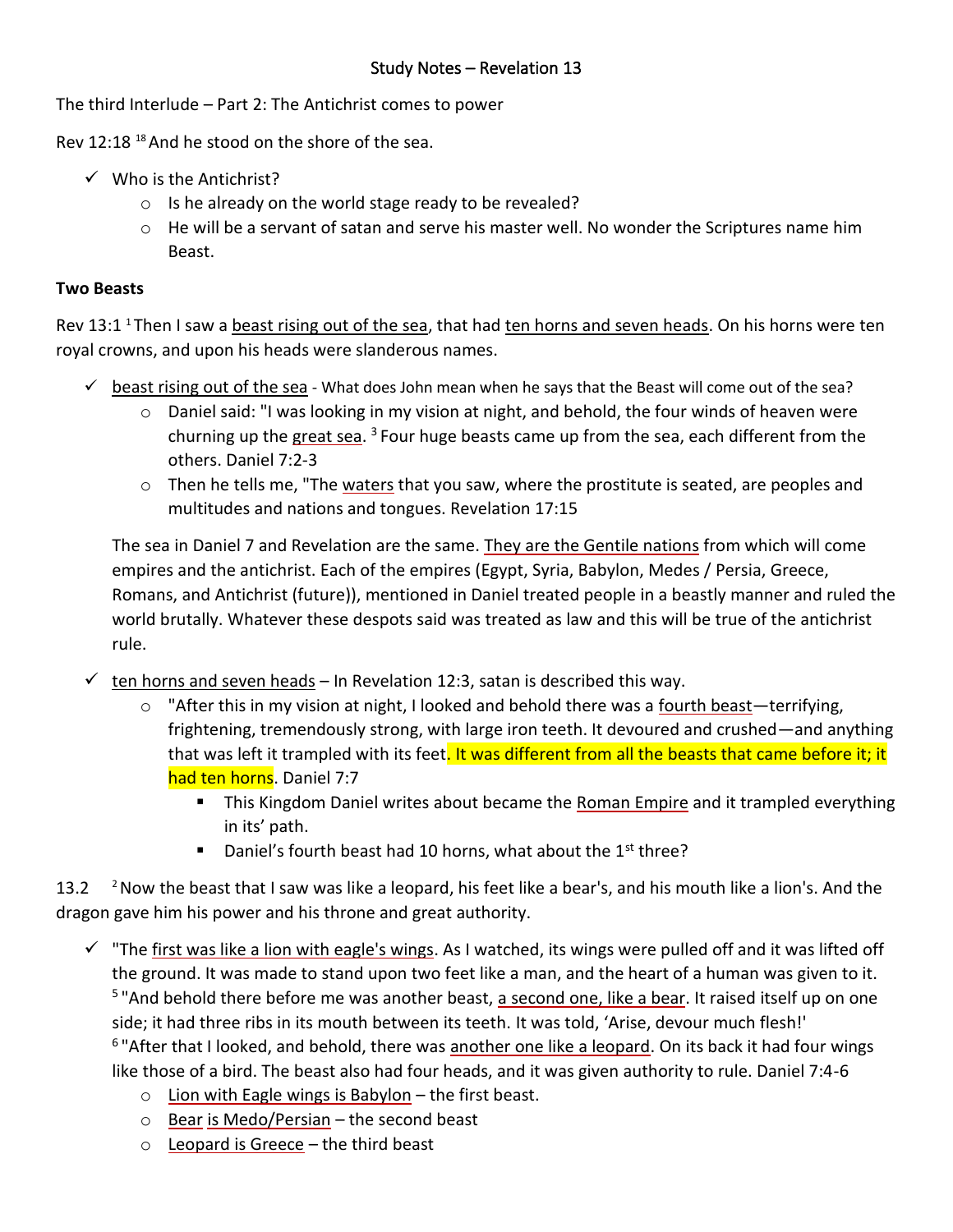Note the Kingdom order is reversed. Daniel's vision looks forward (he lived in Babylonian reign) and John's looks backward (he lived in the Roman reign).

 $\ddot{+}$  The 10 horns Daniel saw on the 4<sup>th</sup> beast are also the 10 toes that King Nebuchadnezzar (Babylon) saw in his dream of the Kingdom statue – Babylon being the golden head. Dan 2:31-47



- $\downarrow$  Just as you saw that the feet and toes were partly potter's clay and partly iron, so this will be a divided kingdom. It will have some of the strength of the iron, for you saw the iron mixed with clay. <sup>42</sup> As the toes of the feet were partly iron and partly clay, so this kingdom will be partly strong and partly brittle. <sup>43</sup> Just as you saw iron mixed with clay, people will mix with one another, but they will not adhere to one another, just as iron does not mix with clay. <sup>44</sup> "Now in the days of those kings, the God of heaven will set up a kingdom that will never be destroyed, nor will this kingdom be left to another people. It will crush and bring to an end all of these kingdoms. But it will endure forever. Daniel 2:41-44
- $\ddot{\phantom{1}}$  The 10 toes are a royal confederacy in the days of the Tribulation.
- $\ddot{\phantom{1}}$  The 7 heads represent sequential world Kingdoms that have ruled over Israel: Egypt, Syria, Babylon, Medes / Persia, Greece, Romans, and Antichrist (future).

## **Seventy Weeks**

<sup>24</sup> "Seventy weeks are decreed concerning your people and your holy city, to put an end to transgression to bring sin to an end, to atone for iniquity, to bring in everlasting righteousness, to seal up vision and prophecy, and to anoint the Holy of Holies. <sup>25</sup> So know and understand: From the issuing of the decree to restore and to build Jerusalem until the time Mashiach, the Prince, there shall be seven weeks and 62 weeks. It will be rebuilt, with plaza and moat, but it will be in times of distress. <sup>26</sup> Then after the 62 weeks Mashiach will be cut off and have nothing. Then the people of a prince who is to come will destroy the city and the sanctuary. But his end will come like a flood. Until the end of the war that is decreed there will be destruction. <sup>27</sup> Then he will make a firm covenant with many for one week, but in the middle of the week he will put an end to sacrifice and offering. And on a wing of abominations will come one who destroys, until the decreed annihilation is poured out on the one who destroys.'" Daniel 9:24-27

- $\checkmark$  Mashiach will be cut off and have nothing crucifixion
- $\checkmark$  Then the people Rome
- $\checkmark$  prince who is to come antichrist
- $\checkmark$  destroy the city and the sanctuary Romans 70 AD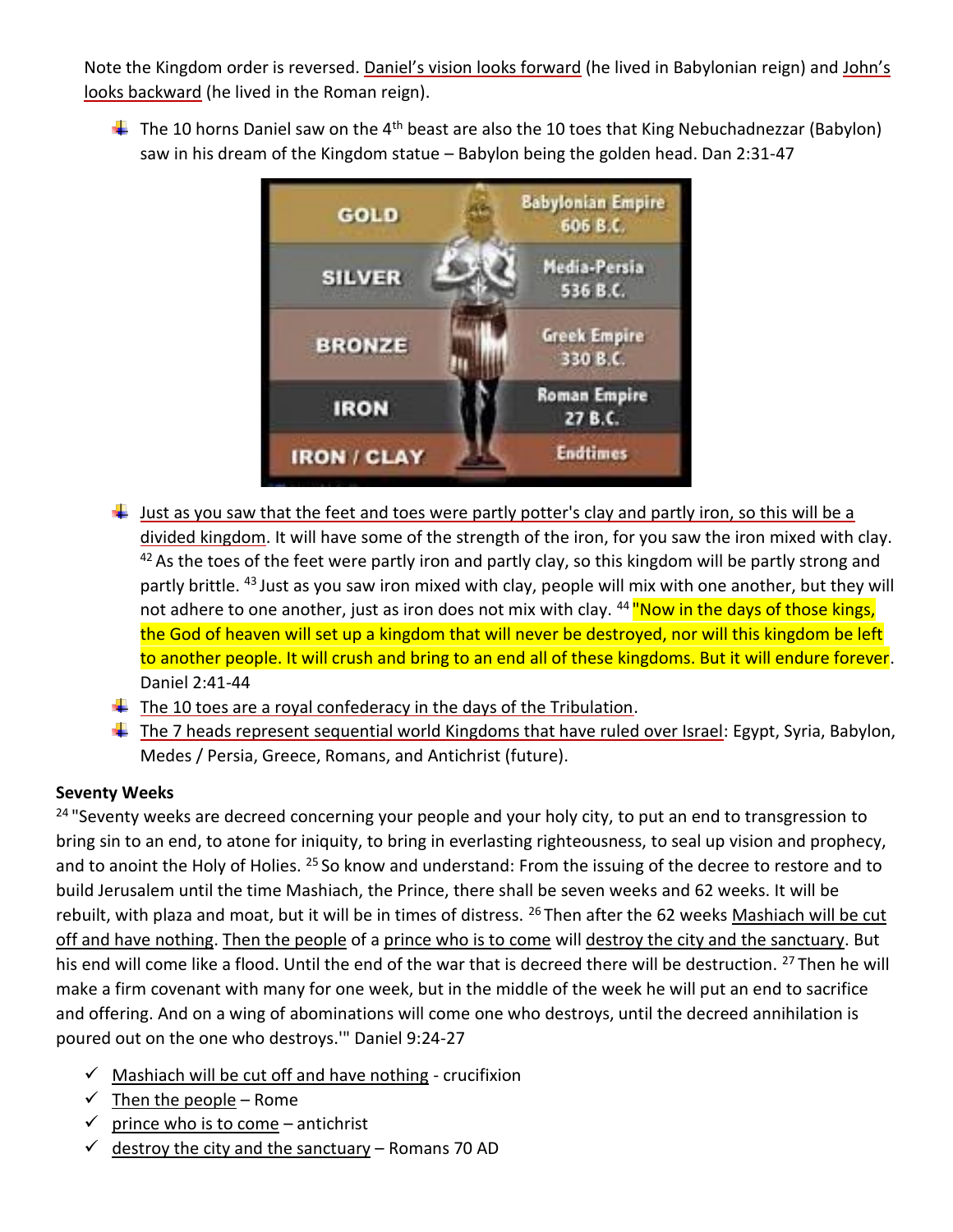"This calls for a mind having wisdom. The seven heads are seven mountains on which the woman is seated. They are also seven kings  $-10$  five have fallen, one is, the other has not yet come; and when he comes, he must remain a little while.  $^{11}$  The beast that was and is not—he himself is the eighth, and is one of the seven, and is heading for destruction.  $12$  The ten horns that you saw are ten kings who have not yet received royal power, but receive authority as kings with the beast for one hour. Revelation 17:9-12

- $\ddot{\phantom{1}}$  The antichrist will come out of the Gentile nations (revived Roman Empire) and will be given power by satan himself, the dragon.
- $\bigstar$  He will be unrighteous and violent.
- $\ddot{\phantom{1}}$  The antichrist is the final in a succession of secular rulers spoken of by Daniel and John. His kingdom will be the last before Jesus returns to earth to reign from Jerusalem.
- $\ddot{+}$  The world and its kingdoms have been given to satan, now satan gives the world to the antichrist.
- $\downarrow$  During the temptation of Yeshua, satan offered Yeshua the world.
	- $\circ$ <sup>5</sup> And leading Him up, the devil showed Him all the kingdoms of the world in an instant. <sup>6</sup> And the devil said to Him, "I'll give to You all this authority along with its glory, because it has been handed over to me and I can give it to anyone I wish.  $<sup>7</sup>$  Therefore, if you will worship before me,</sup> all this shall be Yours." <sup>8</sup>But answering, Yeshua told him, "It is written, 'You shall worship ADONAI your God, and Him only shall you serve." Luke 4:5-8

13.3<sup>3</sup> One of his heads seemed to have been slain, but the fatal wound was healed. The whole earth was amazed and followed the beast.

- $\frac{1}{2}$  the fatal wound was healed (he plegetou thanatou autou etherapeuthe): "the wound of the death was healed"
	- $\circ$  The antichrist is associated with the 10 horns (toes) and they are on the 7<sup>th</sup> head (the last kingdom before Yeshua's). Does this mean that the man himself is killed in an assassination attempt?
		- **EXECT** It's quite possible that satan would want to mimic the resurrection of Yeshua from the dead through the antichrist.
		- The deceit of the last days will be like no other.
		- This "miracle" results in the antichrist being worshipped. Zch 11:12-17 (the foolish worthless shepherd).
	- o How can that be Only God has the power to give life to the dead?
		- Yeshua said: "For false messiahs and false prophets will rise up and show great signs and wonders so as to lead astray, if possible, even the chosen." Matthew 24:24
	- o In the last days there are going to be works and wonders so powerful that even the elect can be fooled. God has given power and authority on this earth to satan for a time and we don't know exactly what he has been granted.

13.4 <sup>4</sup> And they worshiped the dragon, because he had given authority to the beast. They also worshiped the beast, chanting, "Who is like the beast, and who can make war against him?"

 $\ddot{\phantom{1}}$  The satan powered antichrist killed the two witnesses that no one could kill! So, they worshipped satan and the resurrected antichrist. They think he is all powerful and are awe struck.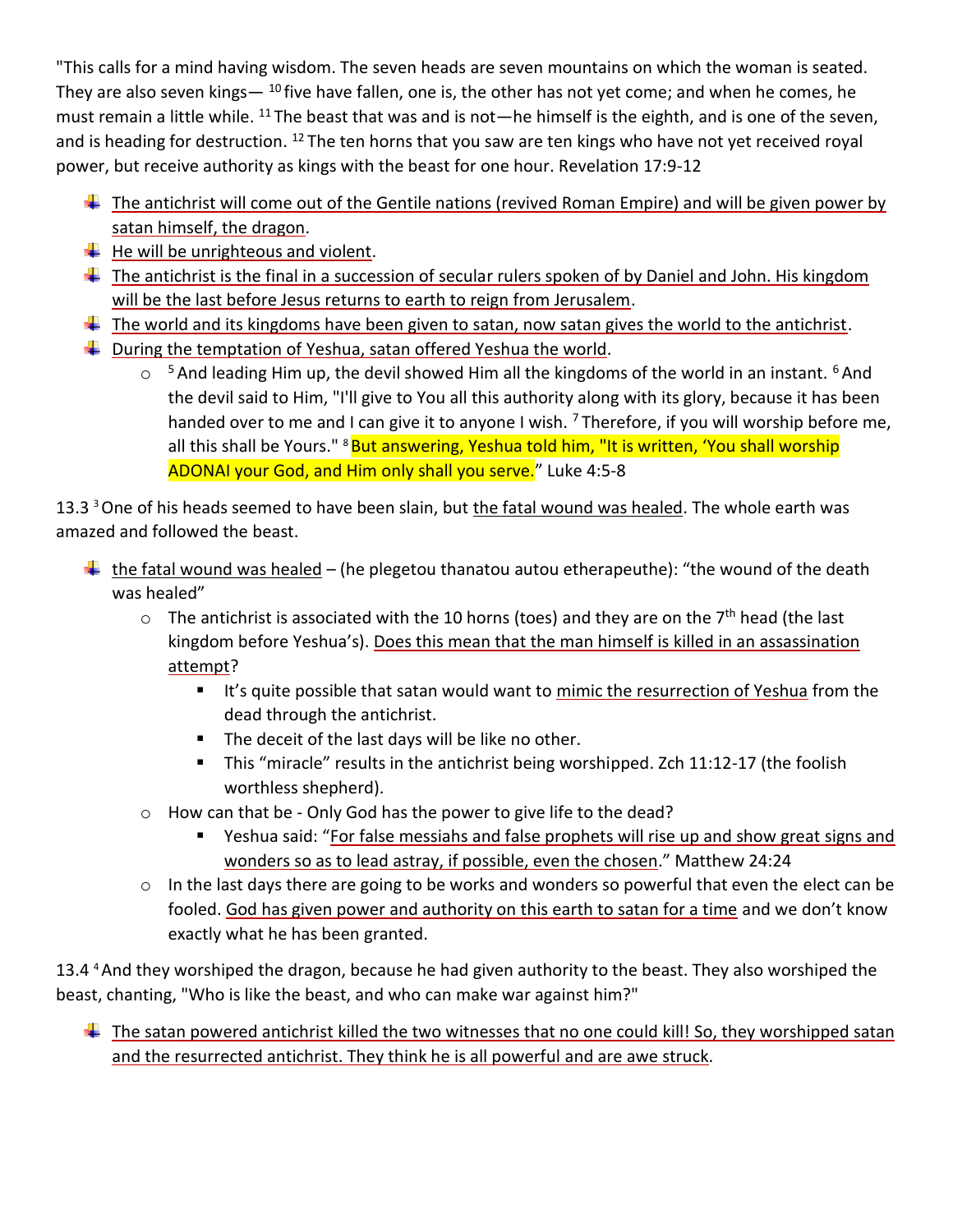13.5<sup>5</sup>The beast was given a mouth uttering great boasts and blasphemies. It was given authority to act for forty-two months.

- $\ddot{\phantom{1}}$  The antichrist has no power in himself, this is based on how many times "was given" and "was granted" is used. God gives this authority through satan. The antichrist is a puppet controlled by the devil.
	- o Daniel wrote of his "pompous" "slanderous" words. He will blaspheme God and deceive people. Words will mean what he wants them to mean.
		- "While I was pondering the horns, behold, another horn, a small one, sprang up between them, and three of the first horns were uprooted from before it. And behold, this horn had eyes resembling human eyes and a mouth speaking boastfully. Daniel 7:8
		- "I kept watching because of the boastful words that the horn was speaking. I continued watching until the beast was slain, and its body destroyed and thrown into the blazing fire. Daniel 7:11
		- **•** Of the ten horns on its head, the other horn that sprang up before which three others fell—that horn eyes and a mouth speaking arrogant things, and its appearance was more imposing than its companions. Daniel 7:20
		- He will speak words against the Most High and will continually harass the kedoshim of the Most High, and will try to change the appointed times and law. The kedoshim will be handed over to him for a time, times and half a time. Daniel 7:25
	- $\circ$  Who will fall for his lies and worship the antichrist? Everyone "whose name has not been written in the Book of Life of the Lamb slain from the foundation of the world."
		- Blessed be the God and Father of our Lord Yeshua the Messiah, who has blessed us with every spiritual blessing in the heavenly places in Messiah.<sup>4</sup> He chose us in the Messiah before the foundation of the world, to be holy and blameless before Him in love. Ephesians 1:3-4
	- $\circ$  God limits his time of Tyranny to 42 months. 3.5 years the last half of the Tribulation.

13.6 <sup>6</sup>Then he opened his mouth with blasphemies against God, to slander His name and **His tabernacle**—that is, those dwelling in heaven.

- $\checkmark$  His tabernacle (skene): a tent, booth, dwelling place
- $\checkmark$  those dwelling in heaven:
	- o The Old Testament Saints (Moses, David)
	- o The raptured "church"
	- $\circ$  Believers who died in the first 3.5 years
	- o Two Witnesses
	- o Martyrs coming out of the last 3.5 years
	- o God, Yeshua, Holy Spirit & Heavenly Host

13.7 <sup>7</sup> He was also permitted to make war against the kedoshim and overcome them, and he was given authority over every tribe and people and tongue and nation.

- $\frac{1}{\sqrt{2}}$  Scripture proves Scripture
	- $\circ$  As I was watching, that horn was waging war against the kedoshim and overpowering them, Daniel 7:21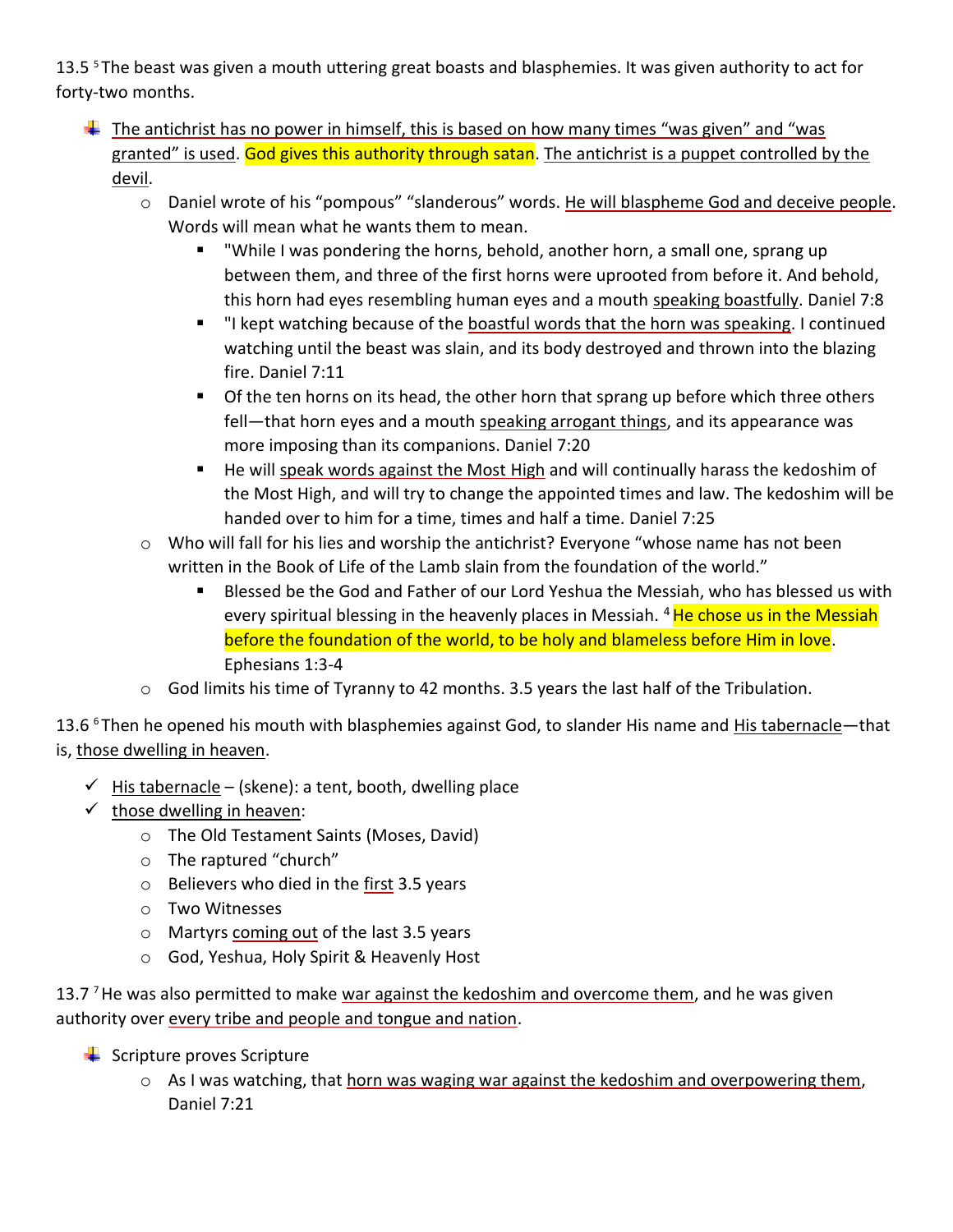- o He will speak words against the Most High, and will continually harass the kedoshim of the Most High, and will try to change the appointed times and law. The kedoshim will be handed over to him for a time, times and half a time. Daniel 7:25
- $\circ$  After these things I looked, and behold, a vast multitude that no one could count—from every nation and all tribes and peoples and tongues—was standing before the throne and before the Lamb. They were clothed in white robes, with palm branches in their hands Revelation 7:9
- o Then he said to me, "These are the ones coming out of the great tribulation. They have washed their robes and made them white in the blood of the Lamb. Revelation 7:14

13.8 All who dwell on the earth shall worship him - everyone whose name has not been written from the foundation of the world in the Book of Life of the Lamb who was slain.

- not been written (ge graphtai): perfect tense which implies that the names of the Earth Dwellers never are going to be written in the Book of Life.
	- o God knows the human heart, knew from before He created them, that some hearts would be so stony calloused, they will never repent and turn to God & Yeshua to be saved.
	- o And if anyone was not found written in the Book of Life, he was thrown into the lake of fire. Revelation 20:15
- $\ddot{+}$  Book of Life of the Lamb (biblion): of the "Book of Life". Rev 17:8, 20:12, 21:12
	- $\circ$  "in Revelation 20:12 of other books to be opened in the Day of Judgement, containing the record of human deeds." *Vines Expository Dictionary*
	- $\circ$  Book of the Living a record of every human conceived life beginning at conception.
		- All their days are numbered and written down.
		- Being blotted out is the result of premature death.
- $\frac{1}{2}$  "Book of Life" and "Lamb's Book of Life" are the same book and contain the names of those who have been born again and sealed with the Holy Spirit. They are redeemed by the blood of the Lamb. Omnipotent God knows everyone who will have faith in Yeshua and has written their name in the "Book of Life" before the foundation of the earth. If your name is not written in this book your destination is eternity in the "Lake of Fire". Rev 3:15, 20:12, Phil 4:3, 1 John 5:4-5, Rom 8:37-39, Eph 4:30, John 6:35-40, 10:27-30, Titus 3:5

13.9-10 If anyone has an ear, let him hear.  $^{10}$  If anyone is meant for captivity, to captivity he goes. If anyone is to be killed by the sword, by the sword he must be killed. Here is the perseverance and faith of the kedoshim.

This verse in Greek manuscripts is: "ei tis echei aichnalosian, hypagei ei tis en machaira, dei auton apoktanthenai", translated: if anyone (is) for captivity, (then) he is going, if anyone (is) for (the) sword, he must be killed." The subject here is the believer, not his enemy.

## **The False Prophet**

13.11<sup>11</sup> Then I saw another beast rising out of the earth. He had two horns like a lamb and spoke like a dragon.

- $\checkmark$  Horns (keras): used in plural as a sign of strength.
	- o On the heads of "beasts" symbolic of natural potentates.
	- o This Beast comes with persuasive words (demonic) that deceive the Earth Dwellers. 2 Chr 11:13-15, Matt 7:15-16, Mrk 24:11-14
- $\downarrow$  He will be given a name in Chapter 16
- $\frac{4}{10}$  "Land" may indicate Jewish ancestry or possibly lowly humanity.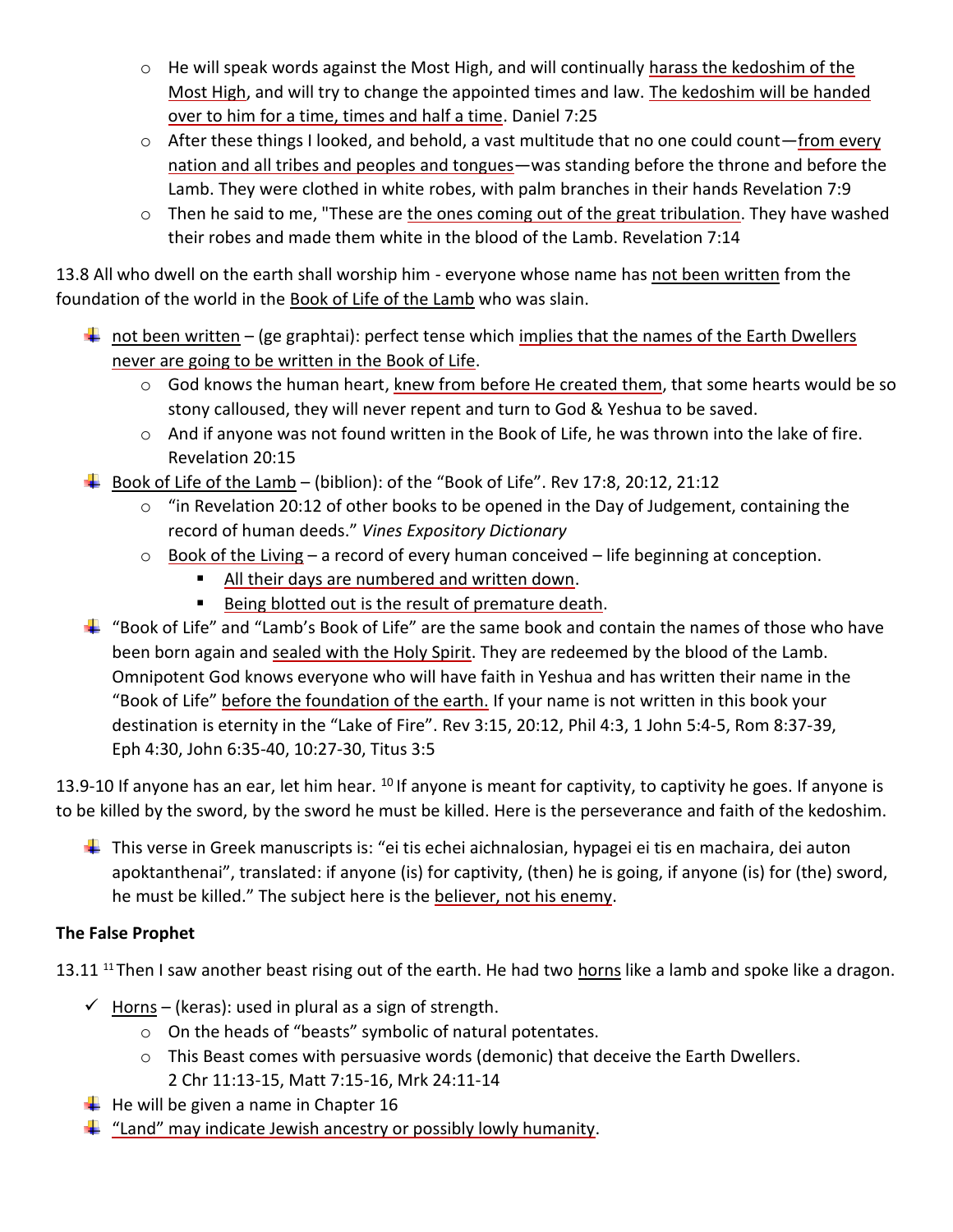13.12  $^{12}$  He exercises all the authority of the first beast before him, and he makes the earth and all those who dwell in it worship the first beast, whose fatal wound was healed.

- $\checkmark$  worship the first beast Worshipping the first beast will not be a choice, it will be demanded as the new world religion.
	- o Freedom of worship will be gone.
	- o Everyone will have to be 100% in line with the ordered demands of the antichrist led government.
	- o There is now the "unholy trinity".
	- o The earth dwellers (unbelievers) will worship the antichrist. Rev 13:4, Dan 11:36, 2 Ths 2:4

13.13<sup>13</sup> He performs great signs, even making fire come down from heaven in the sight of men.

- $\checkmark$  He performs great signs people will be in awe and ready to do whatever the "false prophet" tell them to do because of his great deceit.
- $\checkmark$  fire come down from heaven Fire from Heaven relates to God's power. 2 Kings 1:8-12

13.14 <sup>14</sup> And he deceives those who dwell on the earth through the signs he is permitted to perform, telling those who dwell on the earth to make an image in honor of the beast who has the sword wound yet lived.

- $\checkmark$  make an image (tous emous tous kataoi kountas): "those (people) of mine who dwell"
	- $\circ$  This may hint at John's people, the Jews, in this deception as the image will be placed in the Temple.
		- I have come in My Father's name, and you do not receive Me. But if another comes in his own name, you will receive him. John 5:43
	- o The Sanhedrin make all Temple decisions.
- $\checkmark$  the beast The Beast will sit as God in the Temple of God.
	- $\circ$  "So when you see 'the abomination of desolation,' which was spoken of through Daniel the prophet, standing in the Holy Place (let the reader understand),  $16$  then those in Judea must flee to the mountains. Matthew 24:15-16
	- $\circ$  "You shall have no other gods before Me.  $4$  Do not make for yourself a graven image, or any likeness of anything that is in heaven above or on the earth below or in the water under the earth. <sup>5</sup> Do not bow down to them, do not let anyone make you serve them. For I, ADONAI your God, am a jealous God, bringing the iniquity of the fathers upon the children to the third and fourth generations of those who hate Me, Exodus 20:3-5

13.15 <sup>15</sup> The second beast was permitted to give life to the image of the first beast, so that the image of the beast could even speak and cause all who would not worship the image of the beast to be killed.

- $\checkmark$  give life to the image whether the image is given "life" by modern technology or not, the image is capable of knowing who isn't worshipping the beast and his image.
	- $\circ$  The blueprints for the Tribulation Temple, which is ready to be built when the false peace treaty is signed, has ultramodern technology drawn into the plans.
	- o Siri & Alexa monitor and know about you today…